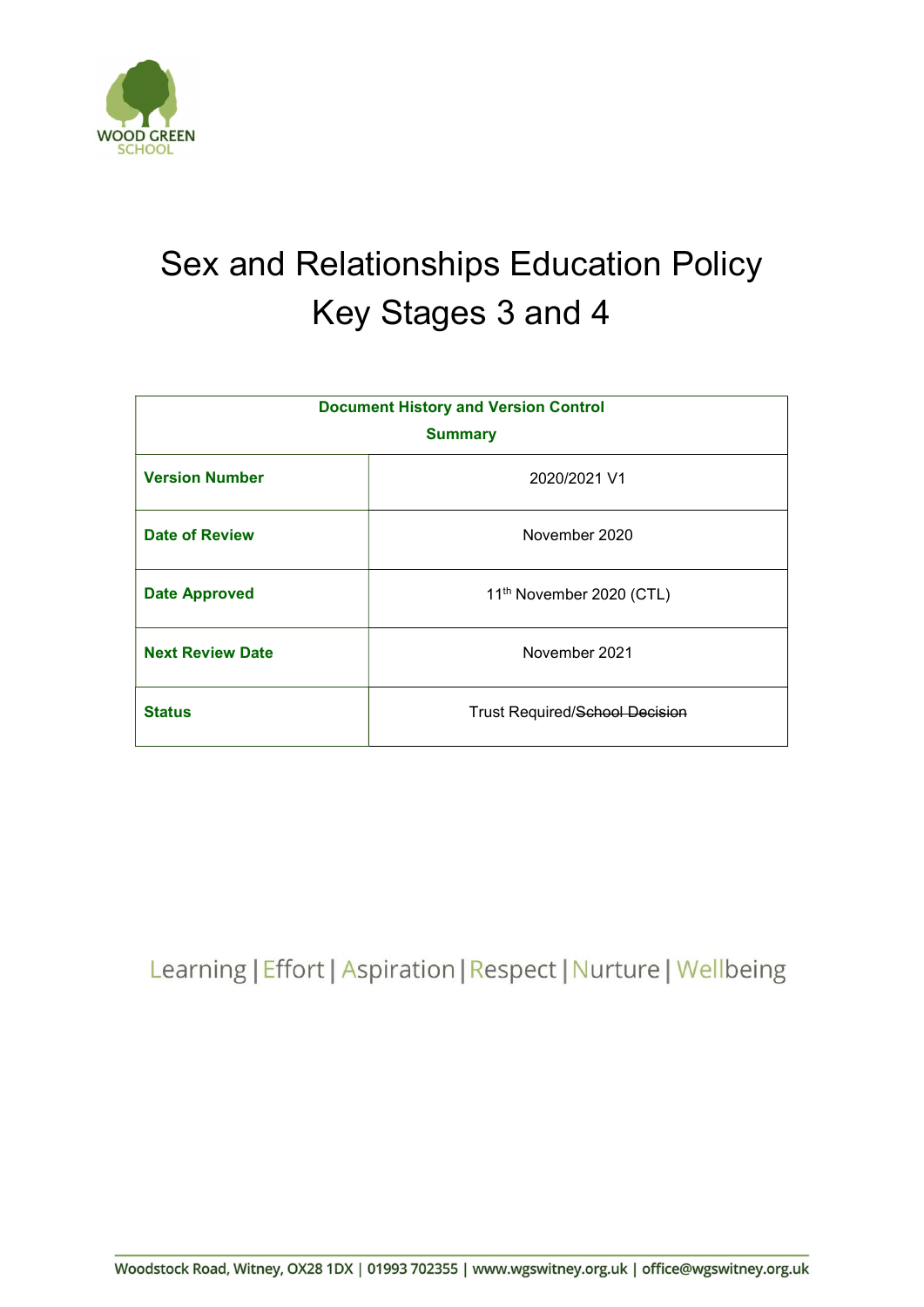

Relationship and



## Sex Education Policy (RSE)

## 1. Aims

This policy is intended to provide parents with information about how the school deals with the important issue of Relationship and Sex Education. Partnership between school and home is vital in all aspects of education but is particularly so when dealing with this issue. Parents/Carers will want to know when and how the school deals with topics and the school is keen to involve Parents/Carers in reviewing and developing policy. The school believes that the Relationship and Sex Education it provides should be complementary to and supportive of, the role of Parents/Carers, and it should have regard for Parents/Carers views about content and presentation.

- The aims of relationship education and sex education (RSE) at our school are to:
- Provide a framework in which sensitive discussions can take place
- Prepare pupils for puberty, and give them an understanding of sexual development and the importance of health and hygiene
- Help pupils develop feelings of self-respect, confidence and empathy
- Create a positive culture around issues of sexuality and relationships
- Teach pupils the correct vocabulary to describe themselves and their bodies
- Enhance the school values of Respect, Nurture and Well Being

### 2. Statutory requirements

As a secondary academy school we must provide RSE to all pupils as per section 34 of the Children and Social work act 2017.

In teaching RSE, we are required by our funding agreements to have regard to guidance (Relationships Education, Relationships and Sex Education DfE Feb 2019) issued by the secretary of state as outlined in section 403 of the Education Act 1996.

At Wood Green School, we teach RSE as set out in this policy.

## 3. Definition

RSE is about the emotional, social and cultural development of pupils, and involves learning about relationships, sexual health, sexuality, healthy lifestyles, diversity and personal identity.

RSE involves a combination of sharing information and exploring issues and values.

RSE is not about the promotion of sexual activity.

## 4. Curriculum

Our curriculum is set out as per Appendix 1 but we may need to adapt it as and when necessary.

We have developed the curriculum in consultation with parents, pupils and staff, taking into account the age, needs and feelings of pupils. If pupils ask questions outside the scope of this policy, teachers will respond in an appropriate manner so they are fully informed and don't seek answers online.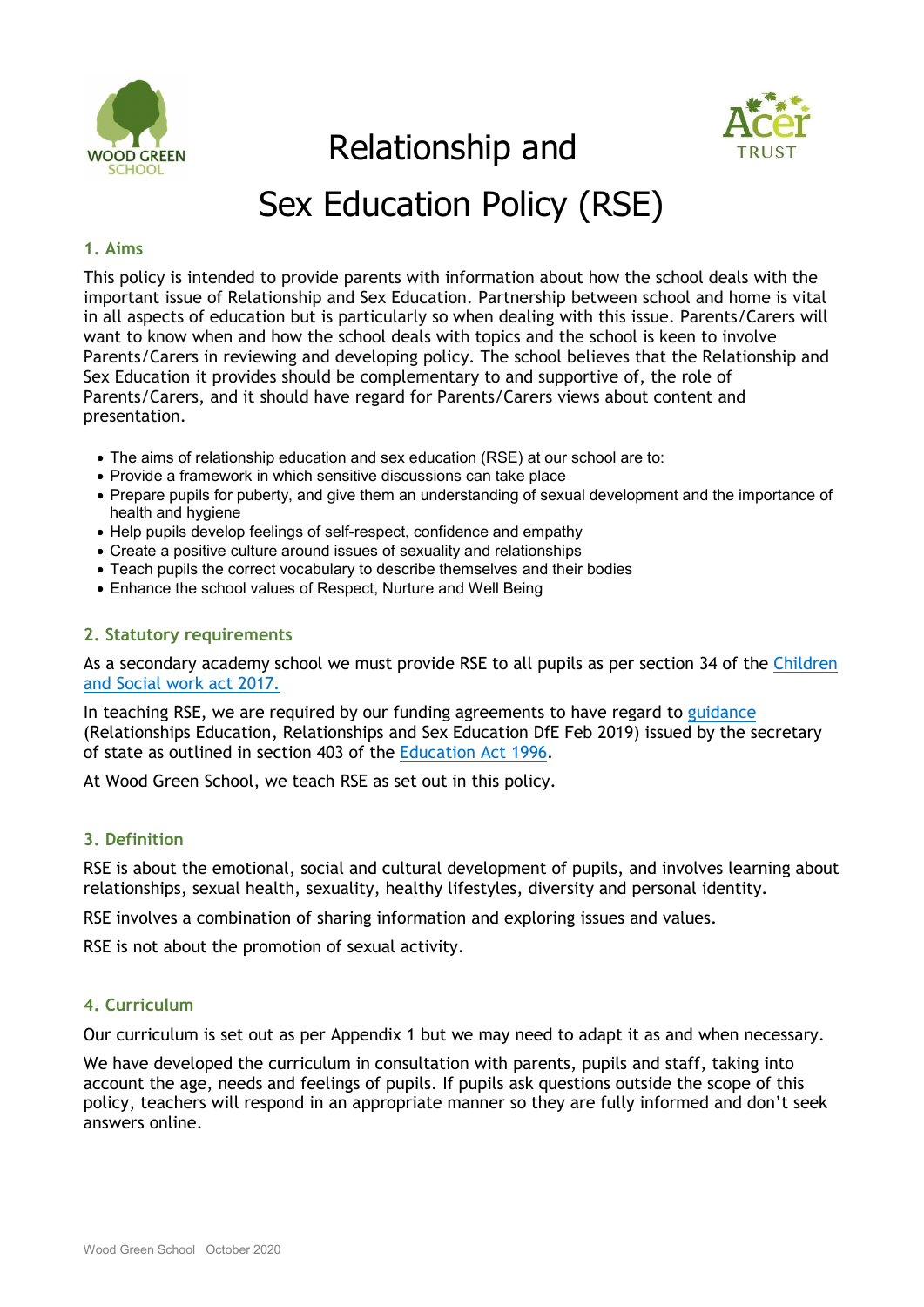The aim of RSE at Wood Green School is to give young people the information they need to help them develop healthy, nurturing relationships of all kinds, not just intimate relationships. It enables them to know what a healthy relationship looks like and what makes a good friend and a successful marriage or other type of committed relationship. We also cover contraception, developing intimate relationships and resisting pressure to have sex (and not applying pressure). We teach what is acceptable and unacceptable behaviour in relationships.

This helps students understand the positive effects that good relationships have on their mental wellbeing, identify when relationships are not right and understand how such situations can be managed. RSE does not encourage early sexual experimentation, but helps young people understand human sexuality and to respect themselves and others. It enables them to mature, build their confidence and self-esteem and understand the reasons for delaying sexual activity. Effective RSE supports people, throughout their life, to develop safe, fulfilling and healthy sexual relationships, at the appropriate time. Knowledge about safer sex and sexual health is important to ensure that young people are equipped to make safe, informed and healthy choices as they progress through adult life.

This is delivered in a non-judgmental, factual way and allows scope for young people to ask questions in a safe environment. Teachers set ground rules with the class to help manage sensitive discussion. We build on the foundation of Relationships Education given in primary school, and, as students grow up, we extend teaching to include intimate relationships.

Alongside being taught about intimate relationships, pupils are taught about family relationships, friendships and other kinds of relationships; all an equally important part of becoming a successful and happy adult. This teaching should enable students to distinguish between experiences that exemplify healthy relationships and those that are distorted or harmful. Through gaining the knowledge of what a healthy relationship is like, they can be empowered to identify when relationships are unhealthy. They are taught that unhealthy relationships can have a lasting, negative impact on mental wellbeing.

Students are taught the facts and the law about sex, sexuality, sexual health and gender identity in an age-appropriate and inclusive way. All students should feel that the content is relevant to them and their developing sexuality. Sexual orientation and gender identity is explored at a timely point and in a clear, sensitive and respectful manner. When teaching about these topics, it is recognised that young people may be discovering or understanding their sexual orientation or gender identity. There is an equal opportunity to explore the features of stable and healthy same-sex relationships. This is integrated appropriately into the RSE programme, rather than addressed separately or in only one lesson.

It is recognised that there will be a range of opinions regarding RSE. The starting principle when teaching is that the applicable law should be taught in a factual way so that students are clear on their rights and responsibilities as citizens. Students will be well informed about the full range of perspectives and, within the law, should be well equipped to make decisions for themselves about how to live their own lives, whilst respecting the right of others to make their own decisions and hold their own beliefs. Key aspects of the law relating to sex which are taught include the age of consent, what consent is and is not, the definitions and recognition of rape, sexual assault and harassment, and choices permitted by the law around pregnancy.

Grooming, sexual exploitation and domestic abuse, including coercive and controlling behaviour, is addressed sensitively and clearly. We address the physical and emotional damage caused by female genital mutilation (FGM). Students are also taught where to find support and that it is a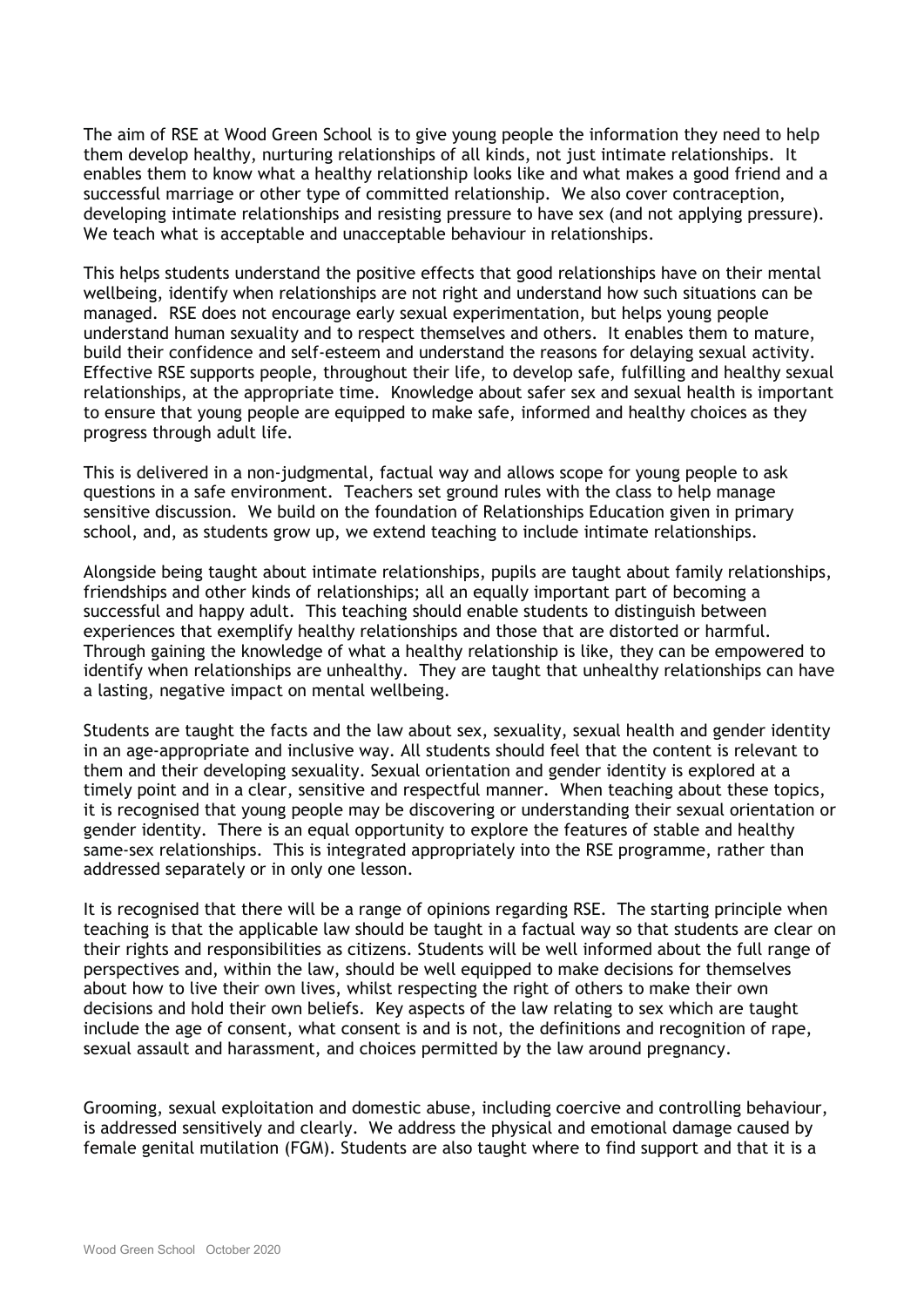criminal offence to perform or assist in the performance of FGM or fail to protect a person for whom you are responsible from FGM.

As well as addressing this in the context of the law, students are supported to recognise when relationships (including family relationships) are unhealthy or abusive (including the unacceptability of neglect, emotional, sexual and physical abuse and violence, including honourbased violence and forced marriage) and strategies to manage this or access support for oneself or others at risk.

We are mindful that for pupils who are or have experienced unhealthy or unsafe relationships at home or socially, our school has a particularly important role in being a place of consistency and safety where they can easily speak to trusted adults, report problems and find support.

Internet safety is also be addressed. Students are taught the rules and principles for keeping safe online. This includes how to recognise risks, harmful content and contact, and how and to whom to report issues. Students will understand how data is generated, collected, shared and used online, for example, how personal data is captured on social media or understanding the way that businesses may exploit the data available to them. Some students are also exposed to sexual behaviours online, and via other forms of media, which may normalise certain sexual behaviours including violent ones. A focus on healthy relationships and broader relationships education can help young people understand normal and acceptable behaviours in relationships.

At Wood Green School, most of these subjects are delivered in our Personal Development lessons, sometimes with the help of outside agencies. The students also have access to our Nurse, who can give individual help and guidance when requested.

For more information about our curriculum, see our curriculum map in Appendix 1.

#### 5. Delivery of RSE

RSE is taught within the Personal Development (PD) curriculum. Biological aspects of RSE are taught within the science curriculum, and other aspects are included in religious education (RE).

RSE focuses on giving young people the information they need to help them develop healthy, nurturing relationships of all kinds including:

- Families
- Respectful relationships, including friendships
- Online and media
- Being safe
- Intimate and sexual relationships, including sexual health

These areas of learning are taught within the context of family life taking care to ensure that there is no stigmatisation of children based on their home circumstances (families can include single parent families, LGBT parents, families headed by grandparents, adoptive parents, foster parents/carers amongst other structures) along with reflecting sensitively that some children may have a different structure of support around them (for example: looked after children or young carers).

The Head of Personal Development will have overall responsibility for planning and delivery of RSE for Key Stages 3, 4 and 5.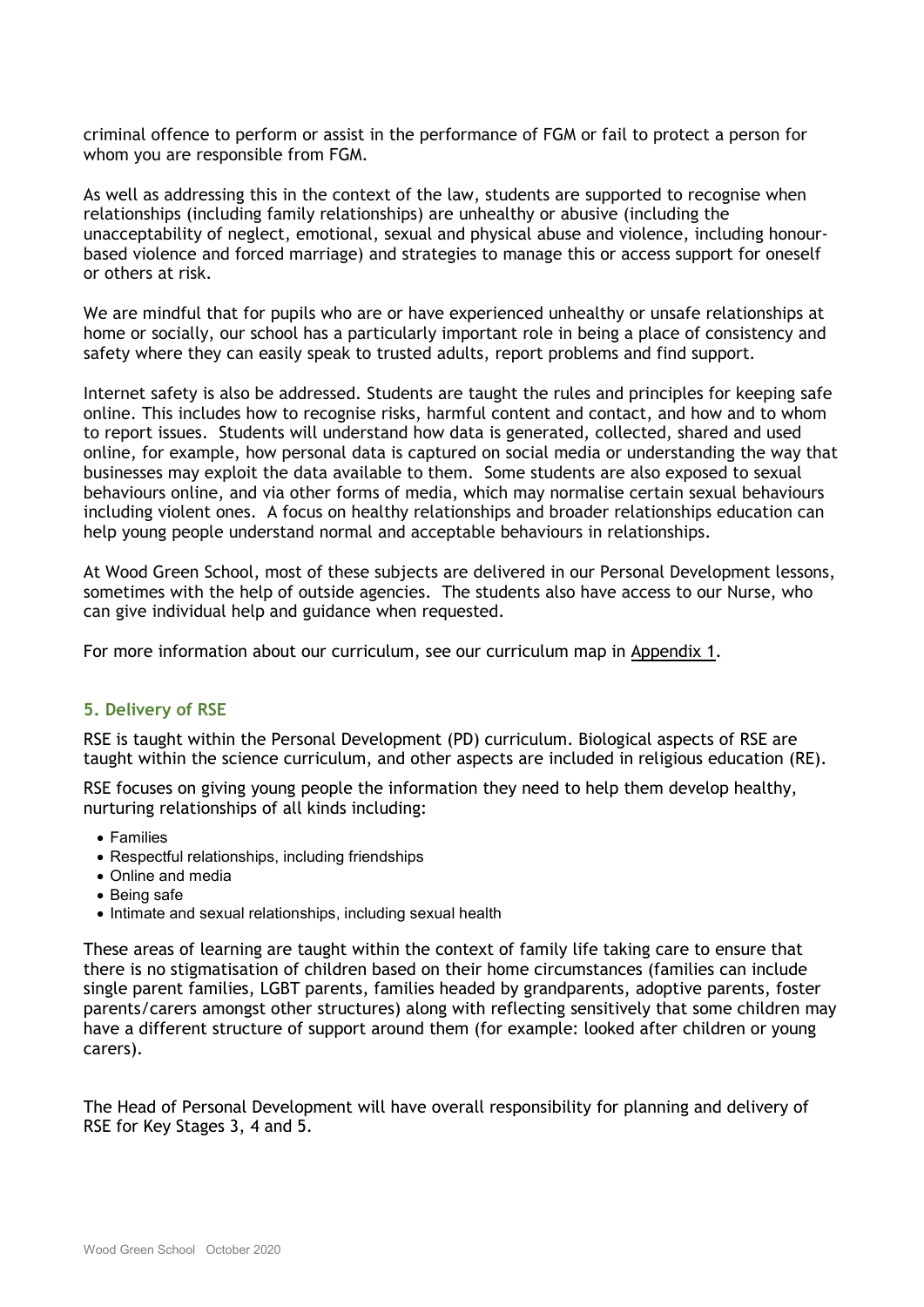Staff are responsible for:

- Delivering RSE in a sensitive way
- Modelling positive attitudes to RSE
- Responding mindfully to students with misconceptions or misunderstandings
- Responding to the needs of individual pupils

Teachers' personal beliefs and attitudes must not influence the teaching of RSE. They will work within the school's agreed framework, which must be in line with current legislation.

Teachers will know the boundaries of their legal and professional responsibilities and students should be aware that teachers cannot guarantee absolute confidentiality. Students should be reassured that if confidentiality has to be broken, they will be informed first and then supported as appropriate.

All students must be properly included in RSE teaching. For some students with special educational need and learning difficulties aspects of RSE may need to be more explicit e.g. learning to recognise abuse and what sort of behaviours are, and are not acceptable.

Some parts of RSE may be provided by people from outside school e.g. health professionals, social workers. Such contributors are expected to work within the school's RSE policy and on the instructions of the Headteacher. However, where they are in their professional role (e.g. school nurse in consultation with the individual student) they follow their own professional code of conduct.

### 6. Parents' right to withdraw

Our policy is based on this following guidance:

https://assets.publishing.service.gov.uk/government/uploads/system/uploads/attachment\_data/ file/812594/RSE\_secondary\_schools\_guide\_for\_parents.pdf

The important lessons your child is taught about healthy relationships, looking after themselves and staying safe, are respected and valued under this new curriculum. Teaching at Wood Green will complement and reinforce the lessons you teach your child as they grow up.

Wood Green School is required to consult with you when developing and renewing their policies on Relationships, Sex and Health Education. These policies are published online and are available to anybody free of charge.

You can express your opinion, and this will help us decide how and when to cover the content of the statutory guidance. It may also help us decide whether to teach additional non-statutory content. Schools are required to ensure our teaching reflects the age and religious background of our pupils.

#### Right to withdraw your child

From September 2020, you cannot withdraw your child from Health Education or the Relationships Education element of Relationships and Sex Education, because it is important that all children receive this content, covering topics such as friendships and how to stay safe.

If you do not want your child to take part in some or all of the Sex Education lessons delivered at Wood Green, you can ask that they are withdrawn. The Headteacher will consider this request and discuss it with you, and will grant this in all but exceptional circumstances, up until three school terms before your child turns 16. At this age, your child can choose to receive Sex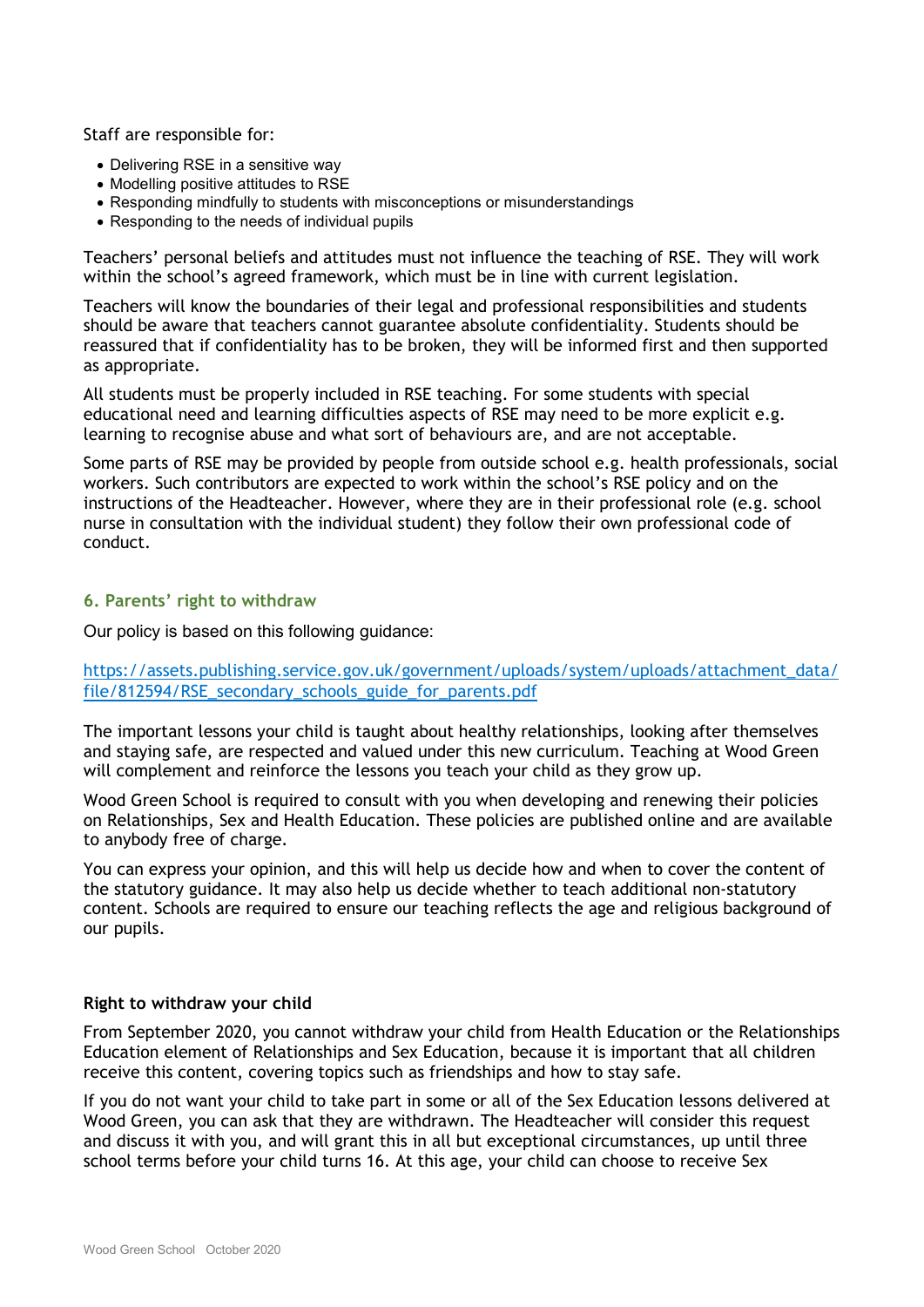Education if they would like to, and the school should arrange for your child to receive this teaching in one of those three terms (unless there are exceptional circumstances). Therefore from Year 11 onwards, the right to withdraw lies with the student themselves, rather than with parents.

The science curriculum in all maintained schools also includes content on human development, including reproduction, from which there is no right to withdraw.

## 7. Monitoring arrangements

The delivery of RSE is monitored by the Head of Personal Development, Mrs Cobb, through termly meetings with the PD department, arranged learning walks, and collection of student feedback.

Pupils' development in RSE is monitored by class teachers during lessons.

This policy will be reviewed by the Head of Personal Development annually.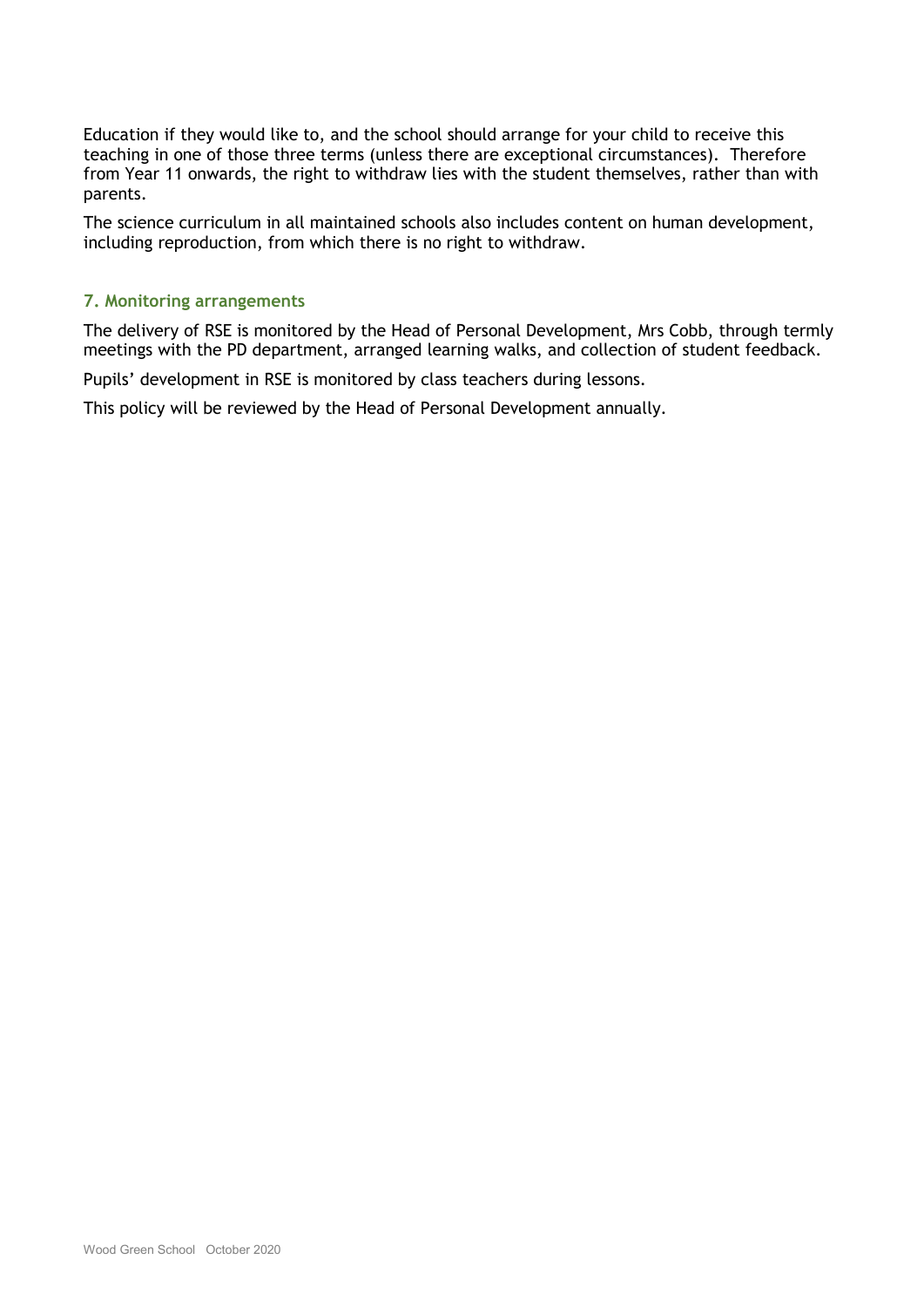## Appendix 1: Curriculum map

## Relationships and sex education curriculum map

At present, Relationship Education and Sex Education is delivered mainly through four areas of the curriculum – Personal Development (PSHE, RSE, SMRC), Religious Education (RE), Science and IT. The relevant issues covered in these subjects with each year group are summarised below:

## Year 7

|                                                                                                             | <b>Personal Development</b><br><b>YEAR7</b>                                                                                                                                                                                                                                                                                                                                                                                                                                         |
|-------------------------------------------------------------------------------------------------------------|-------------------------------------------------------------------------------------------------------------------------------------------------------------------------------------------------------------------------------------------------------------------------------------------------------------------------------------------------------------------------------------------------------------------------------------------------------------------------------------|
|                                                                                                             | Aim: To explore and develop personal skills in different areas of personal, social and academic life.                                                                                                                                                                                                                                                                                                                                                                               |
|                                                                                                             | Term 1                                                                                                                                                                                                                                                                                                                                                                                                                                                                              |
|                                                                                                             | Transition to secondary school. Mental health and wellbeing is explored through diet and healthy food<br>choices.                                                                                                                                                                                                                                                                                                                                                                   |
|                                                                                                             | Term 2<br>Enterprise skills; an introduction to careers. Challenging career stereotypes and raising aspiration.                                                                                                                                                                                                                                                                                                                                                                     |
|                                                                                                             | Term 3                                                                                                                                                                                                                                                                                                                                                                                                                                                                              |
|                                                                                                             | Topics of: Diversity, prejudice and bullying are explored (including cyber bullying).<br>Term 4                                                                                                                                                                                                                                                                                                                                                                                     |
|                                                                                                             | Risks: Alcohol, tobacco and other substances.                                                                                                                                                                                                                                                                                                                                                                                                                                       |
|                                                                                                             | Puberty and unwanted contact (FGM)                                                                                                                                                                                                                                                                                                                                                                                                                                                  |
|                                                                                                             | Term 5<br>Discussing positive self-esteem, healthy relationships and friendships.                                                                                                                                                                                                                                                                                                                                                                                                   |
|                                                                                                             | Term 6                                                                                                                                                                                                                                                                                                                                                                                                                                                                              |
|                                                                                                             | Money: saving spending and budgeting.                                                                                                                                                                                                                                                                                                                                                                                                                                               |
|                                                                                                             | <b>RE</b>                                                                                                                                                                                                                                                                                                                                                                                                                                                                           |
| Identify the variety of types of 'Love' in Christianity - not just sex (Eros) but family, friends, care and |                                                                                                                                                                                                                                                                                                                                                                                                                                                                                     |
|                                                                                                             | compassion, (agape)<br>Elaborate on the care and compassion type of love                                                                                                                                                                                                                                                                                                                                                                                                            |
|                                                                                                             | Random acts of loving kindness                                                                                                                                                                                                                                                                                                                                                                                                                                                      |
|                                                                                                             | Concept of charity and love                                                                                                                                                                                                                                                                                                                                                                                                                                                         |
|                                                                                                             | <b>Science</b>                                                                                                                                                                                                                                                                                                                                                                                                                                                                      |
|                                                                                                             | Human life cycle – this includes work on the sex organs, menstrual cycle, intercouRSE, puberty and<br>development of the baby - a series of models showing stages of development.                                                                                                                                                                                                                                                                                                   |
|                                                                                                             | Taught through worksheets, DVDs and discussion about puberty                                                                                                                                                                                                                                                                                                                                                                                                                        |
|                                                                                                             | $\overline{ICT}$                                                                                                                                                                                                                                                                                                                                                                                                                                                                    |
|                                                                                                             | E Safety, linking to different forms of Cyberbullying                                                                                                                                                                                                                                                                                                                                                                                                                               |
|                                                                                                             | Use of social media; being aware of Location options on social media<br>$\bullet$                                                                                                                                                                                                                                                                                                                                                                                                   |
|                                                                                                             | Key message of 'Post It Lose It'<br>Data Protection Act and Communications Act 2003                                                                                                                                                                                                                                                                                                                                                                                                 |
|                                                                                                             |                                                                                                                                                                                                                                                                                                                                                                                                                                                                                     |
| Year <sub>8</sub>                                                                                           |                                                                                                                                                                                                                                                                                                                                                                                                                                                                                     |
|                                                                                                             | Personal Development: Relationships and Sex Education (building on Year 7)<br>Aim: To encourage students to take responsibility for their own health and wellbeing. To be aware<br>of the characteristics of mental and emotional health and strategies for managing it, and to be<br>actively aware of the needs of others; to understand how the media portrays young people and<br>how this impacts on sense of self. To develop resilience and ability to resist peer pressure. |
|                                                                                                             | Term 1<br>Exploring addictions through alcohol and drugs. Highlighting peer pressure and gangs.<br>Term 2                                                                                                                                                                                                                                                                                                                                                                           |

Tackling inequality: Age and disability discrimination

Term 3

Tackling racism and religious discrimination, promoting human rights, understanding the importance of digital literacy. Term 4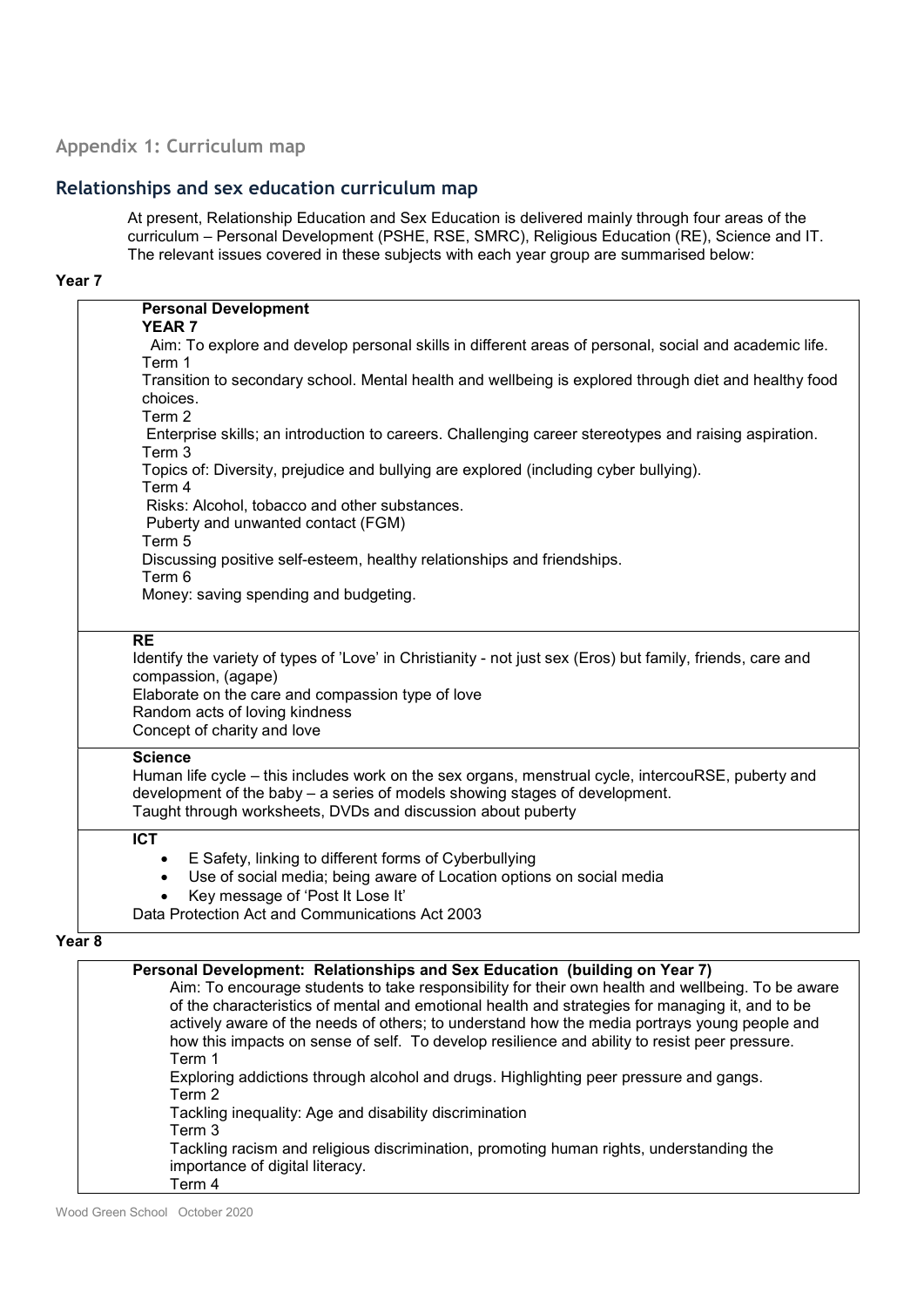Mental health: body image. Term 5 Introduction to sexuality and consent. Term 6 Making financial decisions.

### **Science**

Human life cycle – this includes work on the sex organs, menstrual cycle, intercouRSE, puberty and development of the baby – a series of models showing stages of development. Taught through worksheets, DVDs and discussion about puberty

#### ICT

- E Safety current issues Trojans: remote access to your PC
- Trolling and Communications Act 2003. Slander in Public Online areas.
- Safety in public Wi Fi areas
- Illegal downloads, copyrighting

#### Year 9

#### Personal development Aim: To broaden student's awareness of issues faced in modern society. Students will recognise that all people have the same rights to opportunities in learning and work as others, and should challenge stereotypes that may limit their aspirations Term 1 Unhealthy coping strategies; diet, alcohol, and drugs. Term 2 Understanding careers and future aspirations. Identifying learning strengths and setting goals, as part of the GCSE options process. Term 3 Managing conflict at home. Tackling homophobia and transphobia. Term 4 Peer pressure. Abuse and addictions. Term 5 Risks and consent. The risks of STIs, sexting and pornography. Term 6 Making decisions: Enterprise project **Science** Revisit Year 7 Genetics and inherited features and inherited diseases ICT • CEOP ThinkUKnow ('sexting') • Grooming from online Gaming 'Throwaway' comments on social media

- World of Influences on Social Media
- Effect of Social Media on Mental Health
- Online PRSEnce; What "breadcrumbs" you leave

#### Year 10 and 11

| <b>Personal development</b>                                                                              |
|----------------------------------------------------------------------------------------------------------|
| Aims: To understand risks. To explore of the effects of social media on the students' health, body image |
| and self-identity and where to access help if it is needed.                                              |
| Term 1                                                                                                   |
| Stigma around mental health.                                                                             |
| Term 2                                                                                                   |
| Understanding the causes and effects of debt.                                                            |
| Term 3                                                                                                   |
| Relationship myths.                                                                                      |
| Term 4                                                                                                   |